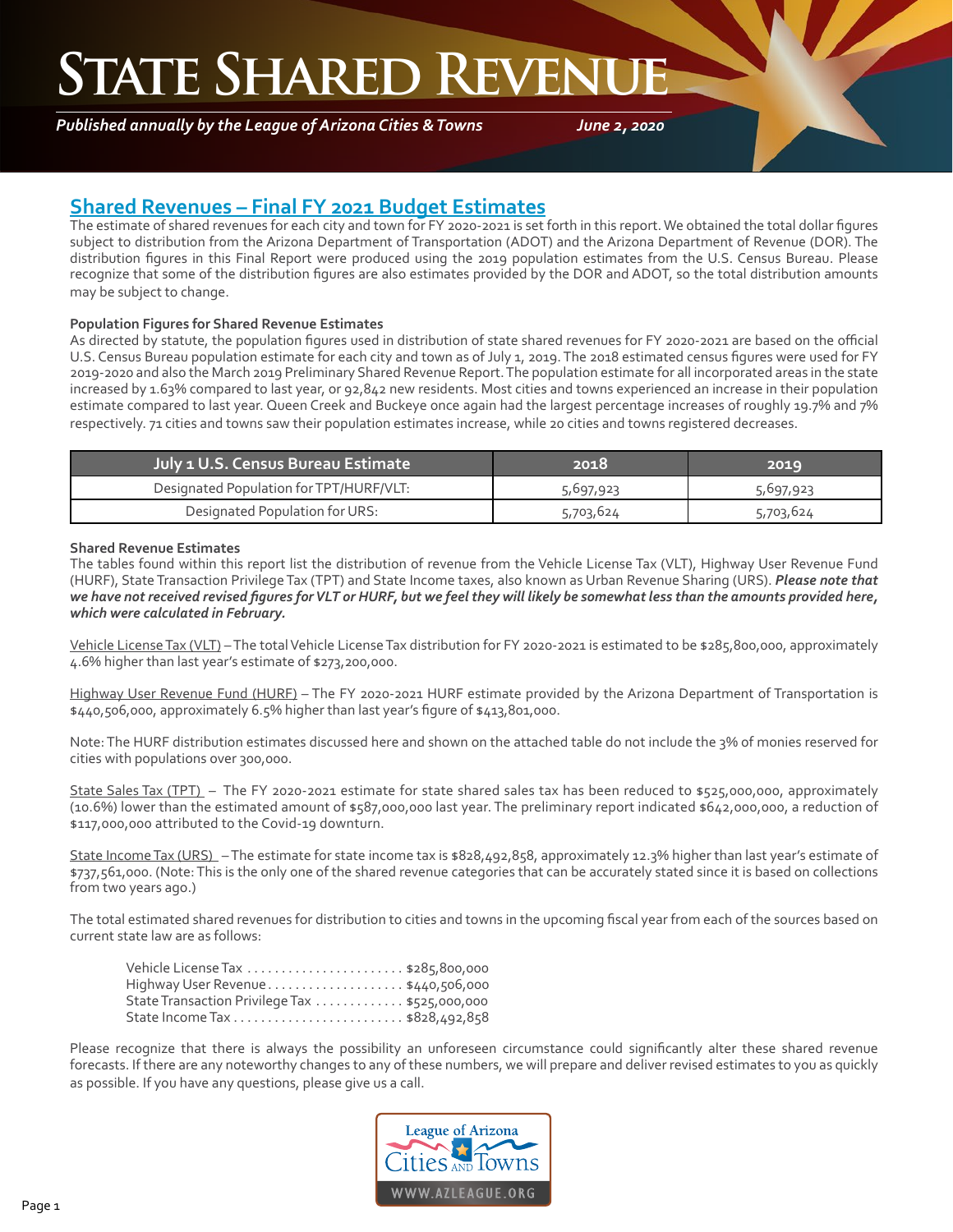# **State Shared Revenue**

*Published annually by the League of Arizona Cities & Towns*

*June 2, 2020*

| <b>CITY/TOWN</b>        | 2019 Population | <b>VLT</b>   | <b>HURF</b>  | <b>SALES TAX</b> | <b>INCOME TAX</b> |
|-------------------------|-----------------|--------------|--------------|------------------|-------------------|
| <b>APACHE JUNCTION</b>  | 42,571          | \$2,722,168  | \$3,478,068  | \$3,859,127      | \$6,083,991       |
| <b>AVONDALE</b>         | 87,931          | \$4,031,290  | \$6,093,989  | \$7,971,081      | \$12,566,568      |
| <b>BENSON</b>           | 4,880           | \$283,843    | \$453,840    | \$442,380        | \$697,420         |
| <b>BISBEE</b>           | 5,225           | \$303,910    | \$485,925    | \$473,654        | \$746,725         |
| <b>BUCKEYE</b>          | 79,620          | \$3,650,263  | \$5,518,002  | \$7,217,676      | \$11,378,810      |
| <b>BULLHEAD CITY</b>    | 40,884          | \$2,952,266  | \$4,183,506  | \$3,706,198      | \$5,842,895       |
| <b>CAMP VERDE</b>       | 11,187          | \$835,245    | \$991,442    | \$1,014,119      | \$1,598,779       |
| CAREFREE                | 3,927           | \$180,037    | \$272,158    | \$355,989        | \$561,223         |
| <b>CASA GRANDE</b>      | 58,632          | \$3,749,175  | \$4,790,258  | \$5,315,081      | \$8,379,332       |
| <b>CAVE CREEK</b>       | 5,838           | \$267,649    | \$404,598    | \$529,224        | \$834,332         |
| <b>CHANDLER</b>         | 261,165         | \$11,973,385 | \$18,099,837 | \$23,675,011     | \$37,324,127      |
| <b>CHINO VALLEY</b>     | 12,375          | \$923,944    | \$1,096,728  | \$1,121,813      | \$1,768,560       |
| CLARKDALE               | 4,391           | \$327,841    | \$389,150    | \$398,051        | \$627,535         |
| <b>CLIFTON</b>          | 3,708           | \$386,457    | \$410,095    | \$336,136        | \$529,925         |
| <b>COLORADO CITY</b>    | 4,836           | \$349,211    | \$494,850    | \$438,391        | \$691,132         |
| <b>COOLIDGE</b>         | 13,130          | \$839,587    | \$1,072,726  | \$1,190,255      | \$1,876,460       |
| <b>COTTONWOOD</b>       | 12,253          | \$914,835    | \$1,085,916  | \$1,110,753      | \$1,751,125       |
| DEWEY-HUMBOLDT          | 4,137           | \$308,877    | \$366,639    | \$375,025        | \$591,235         |
| <b>DOUGLAS</b>          | 16,193          | \$941,858    | \$1,505,950  | \$1,467,920      | \$2,314,206       |
| <b>DUNCAN</b>           | 788             | \$82,127     | \$87,151     | \$71,433         | \$214,371         |
| <b>EAGAR</b>            | 4,941           | \$373,117    | \$1,184,615  | \$447,909        | \$706,138         |
| <b>EL MIRAGE</b>        | 35,753          | \$1,639,134  | \$2,477,834  | \$3,241,065      | \$5,109,603       |
| <b>ELOY</b>             | 19,625          | \$1,254,905  | \$1,603,371  | \$1,779,037      | \$2,804,687       |
| <b>FLAGSTAFF</b>        | 75,038          | \$3,966,922  | \$9,373,170  | \$6,802,311      | \$10,723,978      |
| <b>FLORENCE</b>         | 27,422          | \$1,753,477  | \$2,240,389  | \$2,485,847      | \$3,918,987       |
| <b>FOUNTAIN HILLS</b>   | 25,200          | \$1,155,321  | \$1,746,466  | \$2,284,419      | \$3,601,432       |
| <b>FREDONIA</b>         | 1,281           | \$67,721     | \$160,013    | \$116,125        | \$214,371         |
| <b>GILA BEND</b>        | 2,100           | \$96,277     | \$145,539    | \$190,368        | \$300,119         |
| <b>GILBERT</b>          | 254,114         | \$11,650,125 | \$17,611,172 | \$23,035,827     | \$36,316,440      |
| <b>GLENDALE</b>         | 252,381         | \$11,570,674 | \$17,491,068 | \$22,878,728     | \$36,068,770      |
| <b>GLOBE</b>            | 7,347           | \$552,074    | \$856,747    | \$666,017        | \$1,049,989       |
| <b>GOODYEAR</b>         | 86,840          | \$3,981,272  | \$6,018,378  | \$7,872,180      | \$12,410,649      |
| <b>GUADALUPE</b>        | 6,631           | \$304,005    | \$459,556    | \$601,110        | \$947,663         |
| <b>HAYDEN</b>           | 631             | \$47,415     | \$73,582     | \$57,201         | \$214,371         |
| <b>HOLBROOK</b>         | 5,084           | \$373,021    | \$784,963    | \$460,872        | \$726,575         |
| <b>HUACHUCA CITY</b>    | 1,736           | \$100,974    | \$161,448    | \$157,371        | \$248,099         |
| <b>JEROME</b>           | 455             | \$33,971     | \$40,324     | \$41,246         | \$214,371         |
| <b>KEARNY</b>           | 2,168           | \$138,631    | \$177,126    | \$196,533        | \$309,837         |
| <b>KINGMAN</b>          | 31,013          | \$2,239,474  | \$3,173,443  | \$2,811,376      | \$4,432,191       |
| <b>LAKE HAVASU CITY</b> | 55,865          | \$4,034,056  | \$5,716,455  | \$5,064,249      | \$7,983,889       |
| LITCHFIELD PARK         | 6,436           | \$295,065    | \$446,042    | \$583,433        | \$919,794         |
| <b>MAMMOTH</b>          | 1,687           | \$107,874    | \$137,829    | \$152,929        | \$241,096         |
| MARANA                  | 49,030          | \$2,426,561  | \$4,011,514  | \$4,444,645      | \$7,007,072       |
| <b>MARICOPA</b>         | 52,127          | \$3,333,218  | \$4,258,797  | \$4,725,393      | \$7,449,676       |
| MESA                    | 518,012         | \$23,748,808 | \$35,900,417 | \$46,958,589     | \$74,031,151      |
| MIAMI                   | 1,780           | \$133,754    | \$207,569    | \$161,360        | \$254,387         |